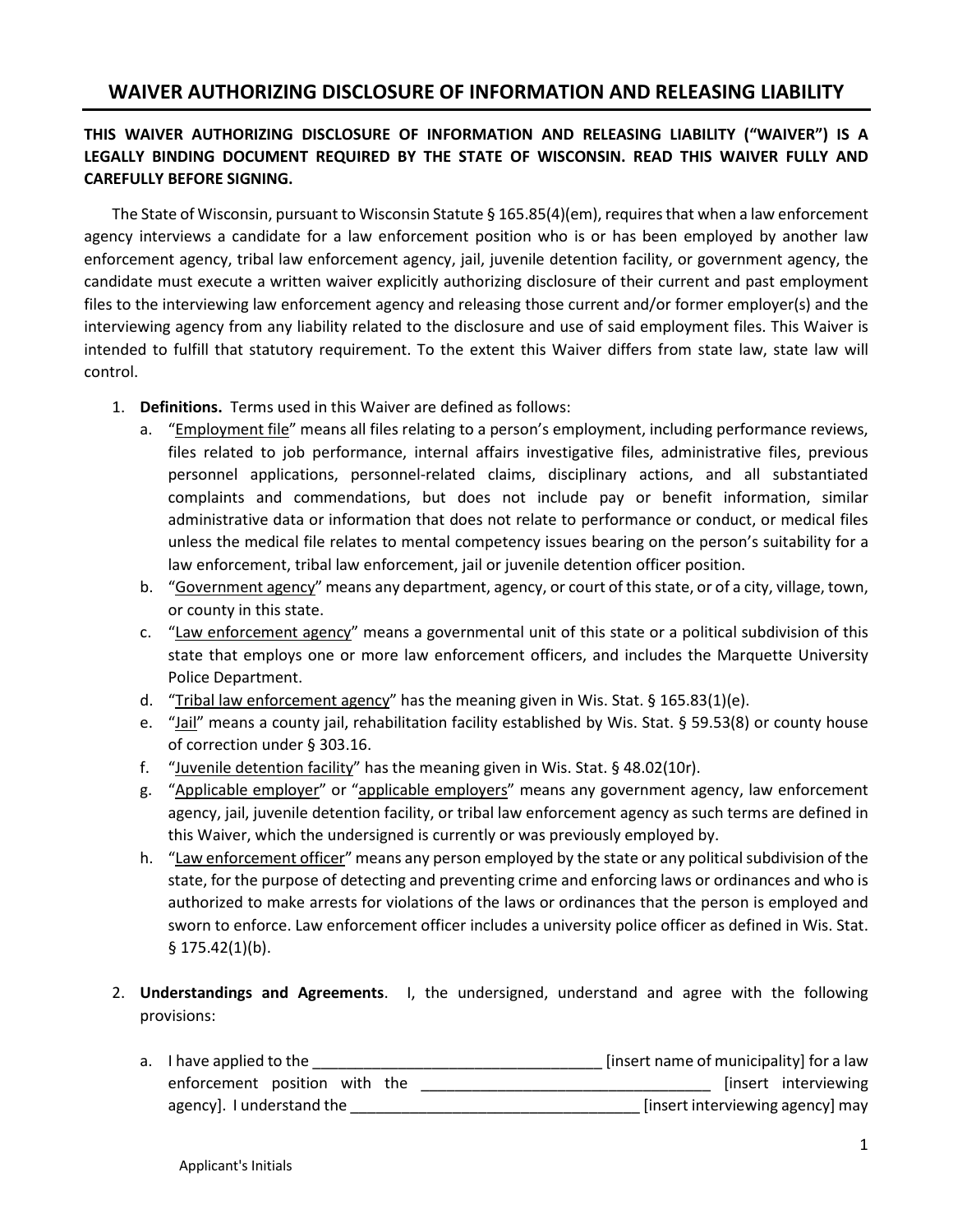conduct a thorough investigation into my background and part of this investigation may include reviewing information from my current and/or previous applicable employers.

b. I authorize each applicable employer that currently or previously has employed me to disclose my employment file to **EXECUTE 10** [insert interviewing agency] unless disclosure of such information is prohibited pursuant to a binding nondisclosure agreement executed before November 7, 2021.

My experience with non-disclosure agreements is as follows (initial the applicable provision below and provide any pertinent information):

i. I have never signed a non-disclosure agreement with a current or former applicable employer.

ii. I have signed a non-disclosure agreement with a current or former applicable employer. The details are as follows (include applicable employer name and approximate date the agreement was signed):  $\blacksquare$ 

- c. I authorize \_\_\_\_\_\_\_\_\_\_\_\_\_\_\_\_\_\_\_\_\_\_\_\_\_\_\_\_\_\_\_\_\_\_ [insert interviewing agency], through its employees and representatives, to receive/review my employment file from my current and/or previous applicable employers, along with other information that is lawfully available from any such applicable employer. I understand \_\_\_\_\_\_\_\_\_\_\_\_\_\_\_\_\_\_\_\_\_\_\_\_\_\_\_\_\_\_\_\_\_\_ [insert interviewing agency] may also conduct oral interviews with individuals associated with these current and/or former applicable employers and that employment decisions may be made based on the result of this investigation into my background.
- d. I understand that my employment file, as defined herein, includes certain medical information that is not normally considered part of my personnel file. Specifically, I understand that medical information related to my mental competency bearing on my suitability for a law enforcement officer, tribal law enforcement officer, jail, or juvenile detention officer position, if such medical information exists, will be included in the employment file information. By signing this Waiver, I explicitly consent to the transfer and disclosure of this medical information provided it is limited to the medical information described, and only used to determine my suitability for a law enforcement officer, or a tribal law enforcement, jail, or juvenile detention officer position.
- e. In consideration of the example and the set of the set of the set of the set of the set of the set of the set of the set of the set of the set of the set of the set of the set of the set of the set of the set of the set interviewing me for a law enforcement officer position, I and my heirs, executors, administrators, legal representatives, assignees and successors in interest (hereinafter, "Heirs, Assigns and Successors") hereby release, waive, hold harmless and forever discharge [insert interviewing agency], the \_\_\_\_\_\_\_\_\_\_\_\_\_\_\_\_\_\_\_\_\_\_\_\_\_\_\_\_\_ [insert name of municipality], and all applicable employers, their officers, employees and/or agents which may disclose or use the above information from any and all liability, claims and demands of whatever kind or nature, either in law or in equity, that arise or may hereafter arise from such disclosure or the request for disclosure, including but not limited to, any claims, demands or causes of action relating to employment, invasion of privacy, defamation, intentional or negligent infliction of emotional distress, wrongful death or any other kind of claim associated with bodily injury or property damage attributable to the release of such information.